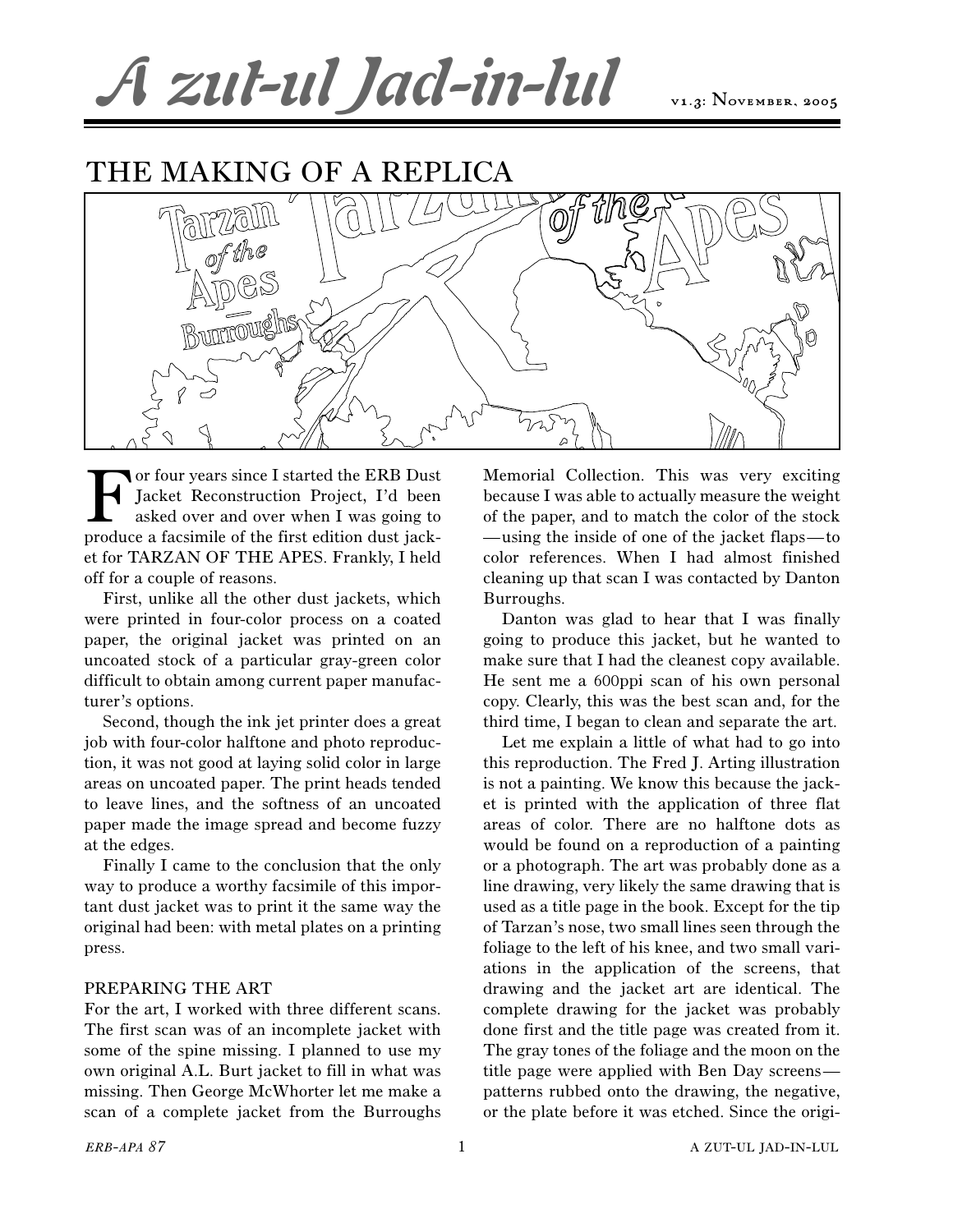nal art was a line drawing, there was no need to produce a photomechanical separation for the printing. The negatives for each plate could be made from separate pieces of line art.

Another reason we can deduce that the separations were made by hand is that the "traps" are uneven. Because I was able to work with such high resolution scans of the printed jacket, I was able to actually see the traps (areas of the art that overlapped) on each color. On line art, traps are necessary so colors print without gaps between them—an effect seen when the printing is "off-register" because of paper shift. When hand separations are made as overlays from original art, the edges of the color area are drawn so that the areas overlap to create these traps. The jacket's traps are clearly visible when enlarged.

To create clean separations from the scan, I had to first delete the gray paper background without disturbing the edges of the color areas. I erased around each shape with a stylus in Photoshop, then I duplicated and traced each *Closeup of the outlined Ben Day pattern.* color area separately to





*Closeup of the line work showing the traps around "of the" lettering.*

![](_page_1_Picture_6.jpeg)

While tracing the art I took the opportunity to add the extra portions of the drawing, at top and bottom, which are part of the frontispiece. This was primarily for the benefit of those who might order this piece as a print to be framed. The addition to the art make this the most complete version of the Arting image ever produced.

The bottom half of the jacket has a stipple pattern known as a Ben Day screen. When First Edition Library created their version of this jacket, they didn't bother to put the screen in at all. In fact, it is an important element of the art. This is the area of the jacket that is most likely to rub off or wear out. On the Burroughs, Inc. jacket the stipple is still very visible, except along the folds and the bottom edge. Still, it would have been very difficult to reproduce without making a small circle path and then duplicating and placing each dot by hand. I managed to find a copy of the same stipple pattern and, by scanning it at 1200dpi, was able to trace it in Photoshop with the "make paths" command. I then combined it with the rest of

the art for the yellow plate. After making all the paths in Photoshop, I copied them into Adobe Illustrator to make the final art file.

That was 57 hours on this version, not counting the 60 or so hours on the other two versions. I'd say that I got to know this particular piece of art pretty well.

A ZUT-UL JAD-IN-LUL 2 *ERB-APA 87*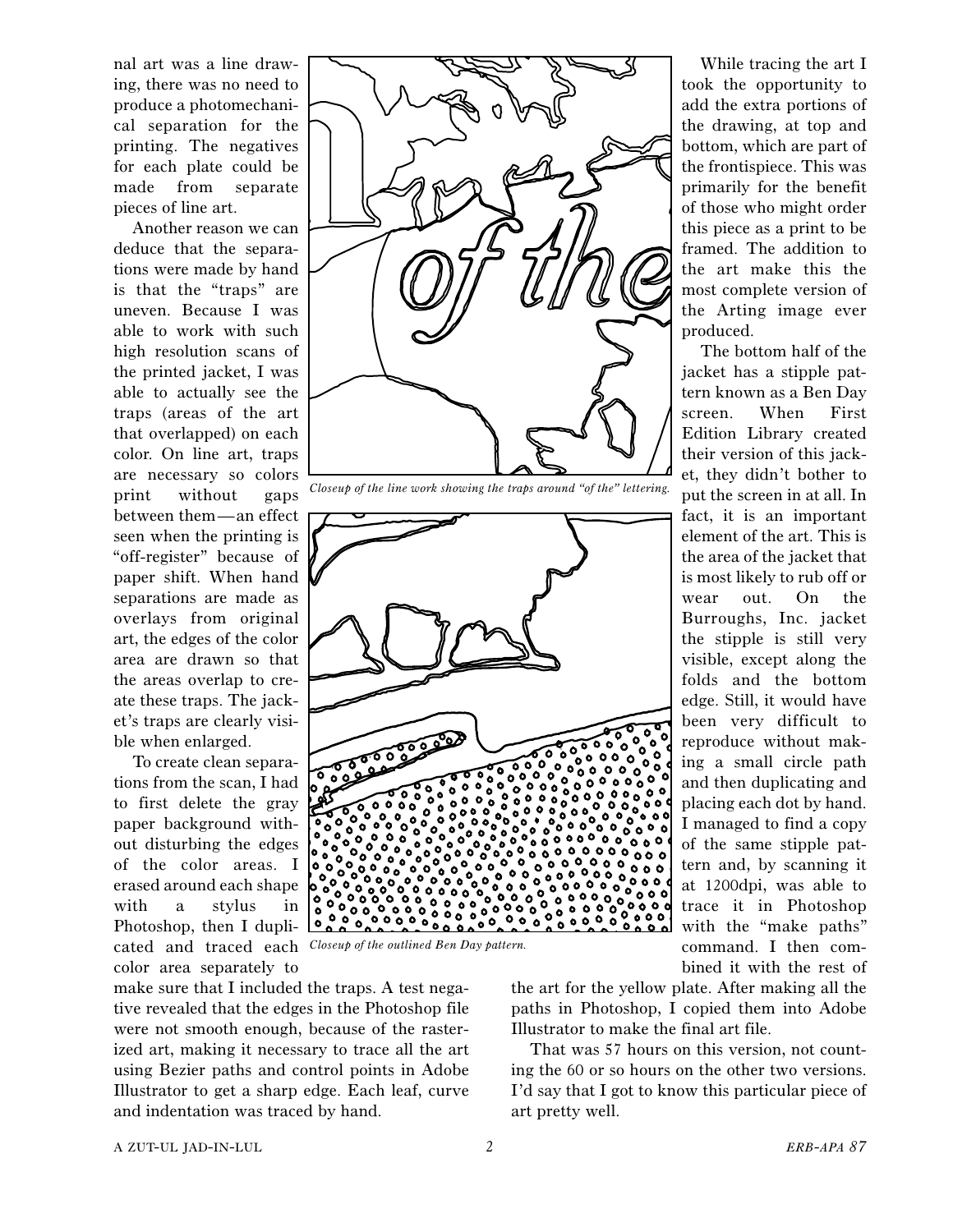## THE PRINT RUN

To find the paper, I wrote to 11 paper manufacturers asking for samples of a greenish-gray stock. Only one mill, Cascades Fine Papers Group, in Canada, was able to supply me with anything close. When I got the sample of Rolland Motif, Warm Green I compared it to the Court Grey color swatch in Maerz and Paul's *Dictionary of Color* (1930). It was a perfect match. The original jacket is printed on a heavy cover stock, and the Rolland Warm Green is available in 80lb cover. So this reproduction has the same stiff feel as the original. Though the paper is lightly embossed with a screen pattern on one side, the reverse is smooth and makes a splendid printing surface.

I ordered the plates from Owasso Graphic Arts, Inc., America's largest copper and magnesium photoengraver. In business for over 50 major supplier of dies and metal plates for hot stamping, foil stamping, debossing, printing and rubber stamp masters. Working with the advice of their tech support, I ordered the 16-gauge, wood-mounted dies for the jacket and the bookmark. I was able to send the art files electronically which made for quick turnaround and I got the printer within a week.

![](_page_2_Picture_3.jpeg)

*The Miehle Vertical press.*

![](_page_2_Picture_5.jpeg)

years, Owasso is the *John sets up the plates in the chase, the frame which holds them in place on the press.*

![](_page_2_Picture_7.jpeg)

plates delivered to the *The black plates in position on the press. The dust jacket and bookmark were printed at the same time.*

The first printer I went to was very enthusiastic about the project. His business was mainly in embossing and foil printing, but he had several old Heidelberg "Windmill" presses that he kept clean and used for a number of letterpress jobs. I had delivered all the art files to him before the 2003 Dum-Dum in Louisville, and expected that the job would be finished within a month or so. The paper had been ordered and delivered, plates were ordered and everything was ready to go. When I got back from Louisville, after taking a number of advance orders, I found that printing had not even started. When I asked about it, saying that I'd already taken orders based on his promise, the printer told me that he was having problems getting the yellow to print correctly. It was coming out too dark on the gray-green paper and he was working on various solutions. This turned into a major delay of over four months. Every week I would call him to see what progress had been made and he would put me off with one excuse or another and promises that he would have a proof for me the next week. I was concerned that I would not be able to find another commercial letterpress printer in Denver and so I felt that I was pretty